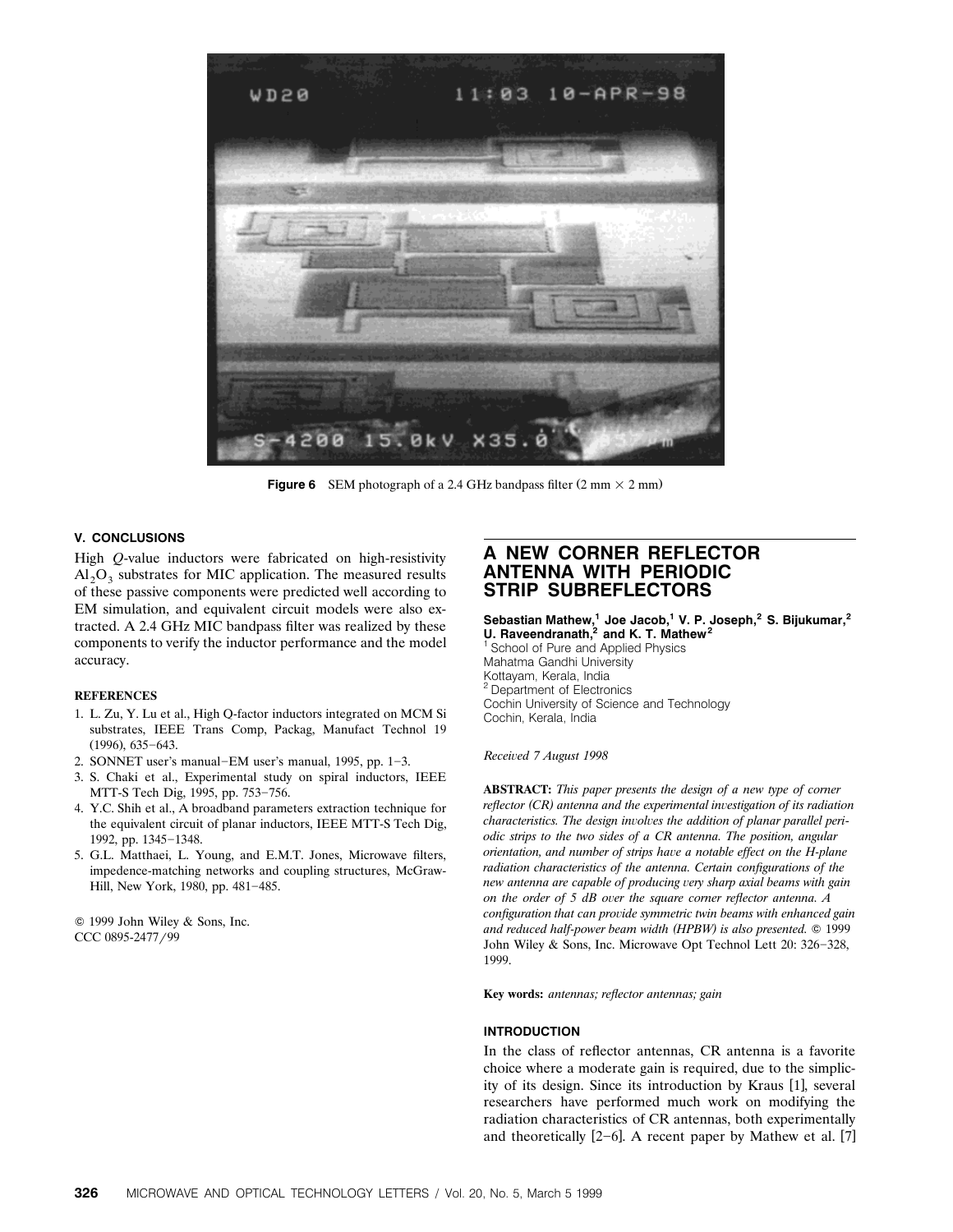reported the modification of CR antenna characteristics by adding two supplementary reflectors.

This letter presents the design of a CR antenna with periodic parallel planar metallic strips attached to the two reflecting sides and the resulting improvement in the radiation characteristics. It is seen that the gain of the antenna increases and the HPBW decreases. The performance of the antenna for different dimensions of the strip structures is analyzed. There are configurations that can provide axial gains on the order of 5 dB over the square corner reflector antenna. Also, cases providing sharp symmetrical twin beams with gain enhancement are noted. In this type of antenna, the primary corner angles above  $90^\circ$  are very effective, whereas acute angles require large antenna dimensions.

# **ANTENNA DESIGN AND EXPERIMENTAL SETUP**

The schematic diagram of the new CR antenna is given in Figure 1. It is constructed by attaching two metallic strip structures  $S_1$  and  $S_2$  to the two sides of a CR at a distance *l* from the apex. The structure consists of *n* metallic strips of width *w* and length *h* kept at a periodicity of *d*.  $\alpha$  and  $\beta$  are the primary and secondary corner angles, respectively. The distance  $l$ , angle  $\beta$ , and the number of strips  $n$  can be varied. An HP 8350B sweep oscillator, together with an HP 8410B network analyzer, were used for studying the radiation characteristics. The antenna under test (AUT) was used as the receiver, and a standard pyramidal horn was used as the transmitter. The VSWR was measured using an HP 8510B

p  $S_1$ ß  $S<sub>2</sub>$ 

**Figure 1** Schematic diagram of the new CR antenna

network analyzer. The experiment was conducted in the  $X$ -band (at  $8.5$  GHz).

### **EXPERIMENTAL DETAILS AND RESULTS**

After arranging a particular configuration, the radiation patterns were plotted for different values of  $\beta$ . The value of  $\beta$ for which the axial power is maximum is taken as  $\beta_{\rm opt}$ . This is repeated for different values of *n*, and the effect is studied. The experiment is repeated for various fixed values of *l*, and corresponding patterns are plotted. *h* is optimized as  $1.5\lambda$ through experimental iterations. *w* was varied, and it was seen that a width of  $0.3\lambda$  is sufficient to provide the maximum gain observed. The effect of variation in *d* was studied, and it was optimized as  $1\lambda$ .

Now,  $\alpha$  is changed to other fixed values, and the whole experiment is repeated. It is seen that  $\beta_{\text{opt}}$  also depends on  $\alpha$ , and increases with it. This is shown in Figure 2.

The results obtained from the experimental study are tabulated in Table 1. The gain of the antenna is seen to be increasing with the number of strips. In all cases, it is seen that when the axial gain increases, the HPBW decreases. A typical normalized radiation pattern of a configuration ( $\alpha$  = 120°,  $\beta = 45$ °,  $n = 5$ , and  $l = 1\lambda$ ) is given in Figure 3 in comparison with that of a square corner reflector of equivalent dimensions. Contrary to ordinary CR antennas, this type of antenna with obtuse primary angles produces sharp fan



**Figure 2**  $\beta_{\text{ont}}$  versus  $\alpha$  for different values of *l* when  $n = 5$ 

| $\alpha$    | Antenna<br>Parameters | $l = 1\lambda$ |              |              |              | $l = 2\lambda$ |              |              |              |
|-------------|-----------------------|----------------|--------------|--------------|--------------|----------------|--------------|--------------|--------------|
|             |                       | $n = 2$        | $n = 3$      | $n = 4$      | $n = 5$      | $n = 2$        | $n = 3$      | $n = 4$      | $n = 5$      |
| $90^\circ$  | $\beta_{\rm opt}$     | $30^\circ$     | $30^\circ$   | $30^\circ$   | $30^\circ$   | $38^\circ$     | $38^\circ$   | $38^\circ$   | $38^\circ$   |
|             | Relative<br>gain      | 1.6            | 2.2          | 3.4          | 4.0          | 2.4            | 3.6          | 4.2          | 4.6          |
|             | <b>HPBW</b>           | $18^{\circ}$   | $16^{\circ}$ | $11^{\circ}$ | $11^{\circ}$ | $13^{\circ}$   | $12^{\circ}$ | $10^{\circ}$ | $10^{\circ}$ |
|             | <b>VSWR</b>           | 1.52           | 1.58         | 1.49         | 1.29         | 1.92           | 1.83         | 1.85         | 1.85         |
| $120^\circ$ | $\beta_{\rm opt}$     | $45^{\circ}$   | $45^{\circ}$ | $45^{\circ}$ | $45^{\circ}$ | $60^\circ$     | $60^\circ$   | $55^{\circ}$ | $53^\circ$   |
|             | Relative<br>gain      | 3.6            | 4.8          | 5.4          | 5.6          | 2.2            | 3.8          | 4.4          | 4.8          |
|             | <b>HPBW</b>           | $16^{\circ}$   | $14^{\circ}$ | $13^\circ$   | $11^{\circ}$ | $22^{\circ}$   | $10^{\circ}$ | $Q^{\circ}$  | $9^\circ$    |
|             | <b>VSWR</b>           | 1.99           | 1.81         | 1.79         | 1.54         | 2.08           | 2.07         | 2.03         | 1.99         |

**TABLE 1 Radiation Characteristics of Selected Configurations of the New Antenna**